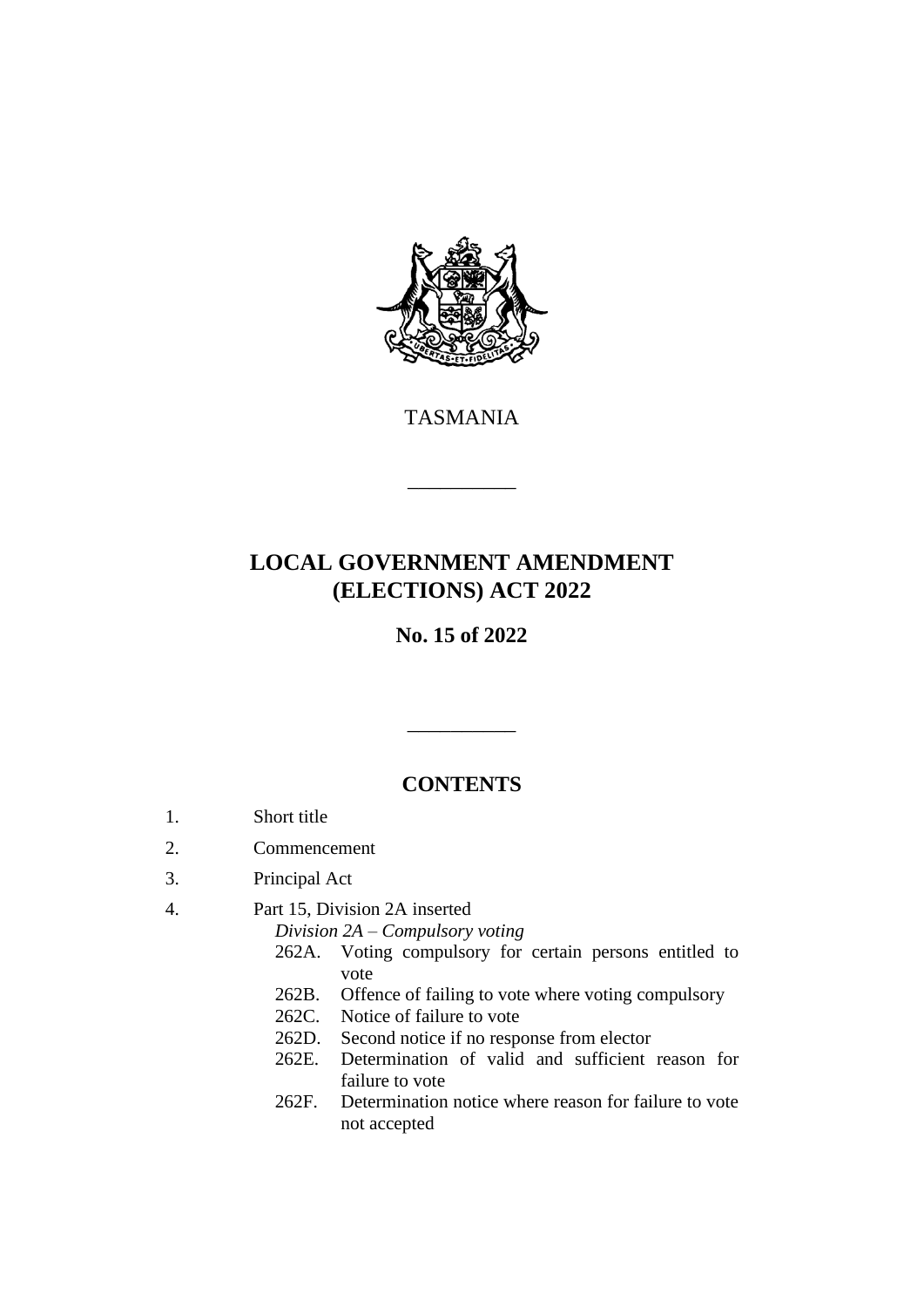262G. Elector may pay failure to vote penalty<br>262H. Infringement notice Infringement notice

- 5. Section 289 substituted<br>289. Instructions Instructions on ballot papers
- 6. Section 290 amended (Marking of ballot papers)
- 7. Section 300 amended (Informal ballot papers)
- 8. Schedule 6 amended (Ballot Papers)
- 9. Repeal of Act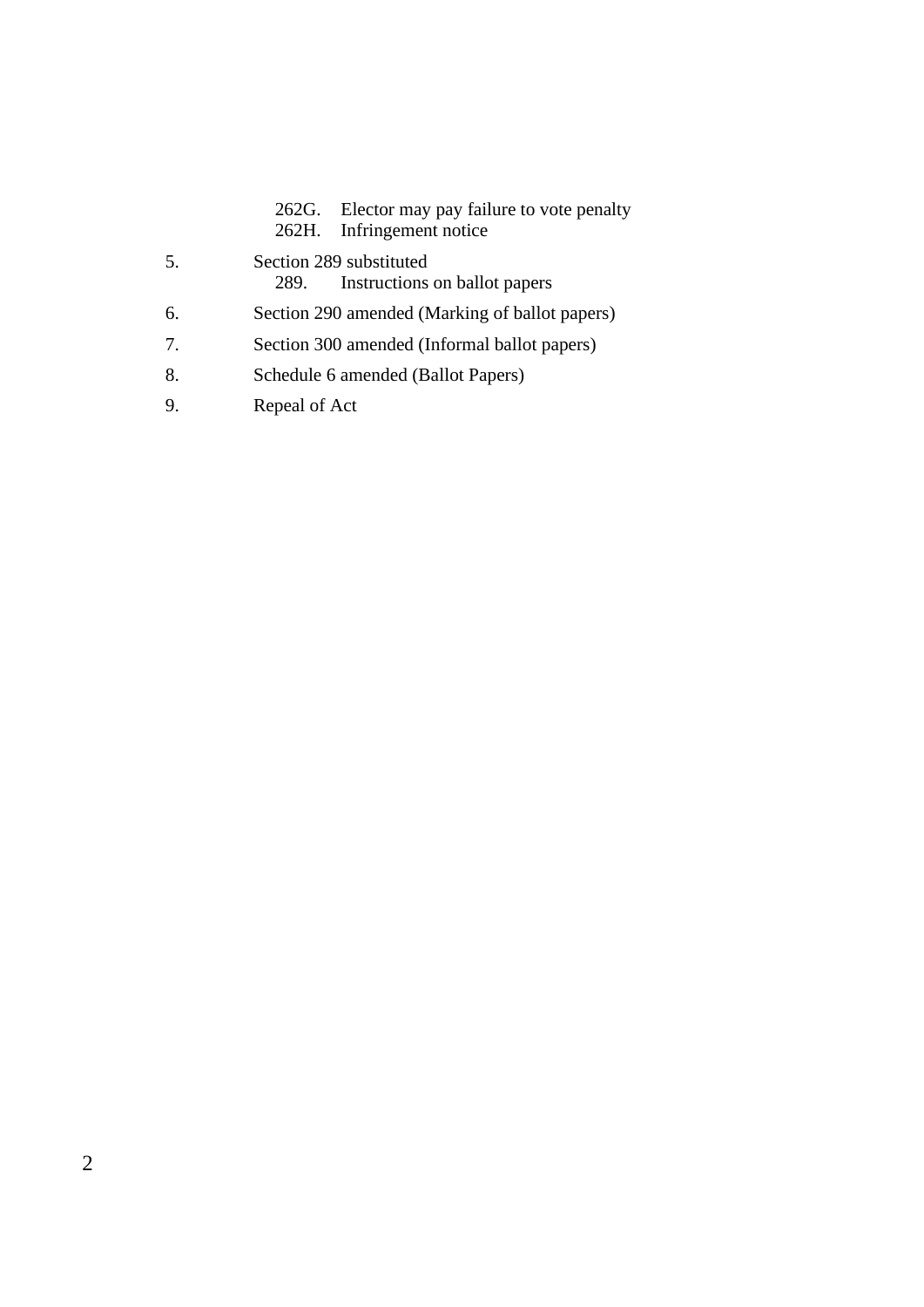

# **LOCAL GOVERNMENT AMENDMENT (ELECTIONS) ACT 2022**

# **No. 15 of 2022**

# **An Act to amend the** *Local Government Act 1993*

**[Royal Assent 16 June 2022]**

Be it enacted by Her Excellency the Governor of Tasmania, by and with the advice and consent of the Legislative Council and House of Assembly, in Parliament assembled, as follows:

## **1. Short title**

This Act may be cited as the *Local Government Amendment (Elections) Act 2022*.

## **2. Commencement**

This Act commences on the day on which this Act receives the Royal Assent.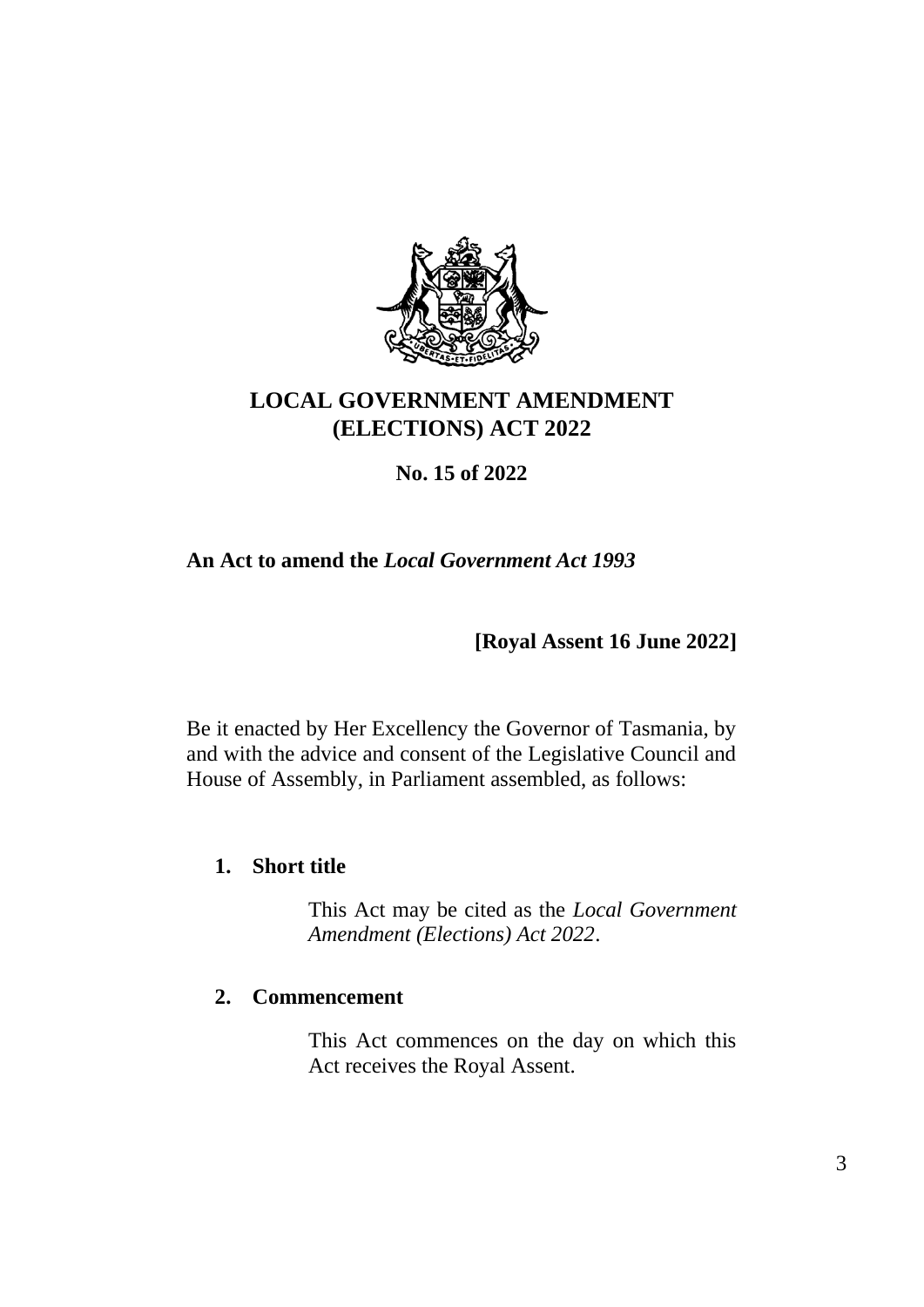## **3. Principal Act**

In this Act, the *Local Government Act 1993*\* is referred to as the Principal Act.

#### **4. Part 15, Division 2A inserted**

After section 262 of the Principal Act, the following Division is inserted in Part 15:

*Division 2A – Compulsory voting*

#### **262A. Voting compulsory for certain persons entitled to vote**

A person who is entitled to vote in an electoral area by virtue of section 254(1) must vote in an election in the electoral area.

## **262B. Offence of failing to vote where voting compulsory**

- (1) An elector who must, in accordance with section 262A, vote in an election in an electoral area must not, without a valid and sufficient reason, fail to vote in the election.
	- Penalty: Fine not exceeding one penalty unit.
- (2) Without limiting the generality of subsection (1), an elector has a valid and

\_\_\_\_\_\_\_\_\_\_\_\_\_\_\_\_\_\_\_\_\_\_\_\_\_\_\_\_\_\_\_\_\_\_\_\_\_\_\_\_\_\_\_\_\_\_\_\_\_\_\_\_\_\_\_\_\_\_\_\_\_\_\_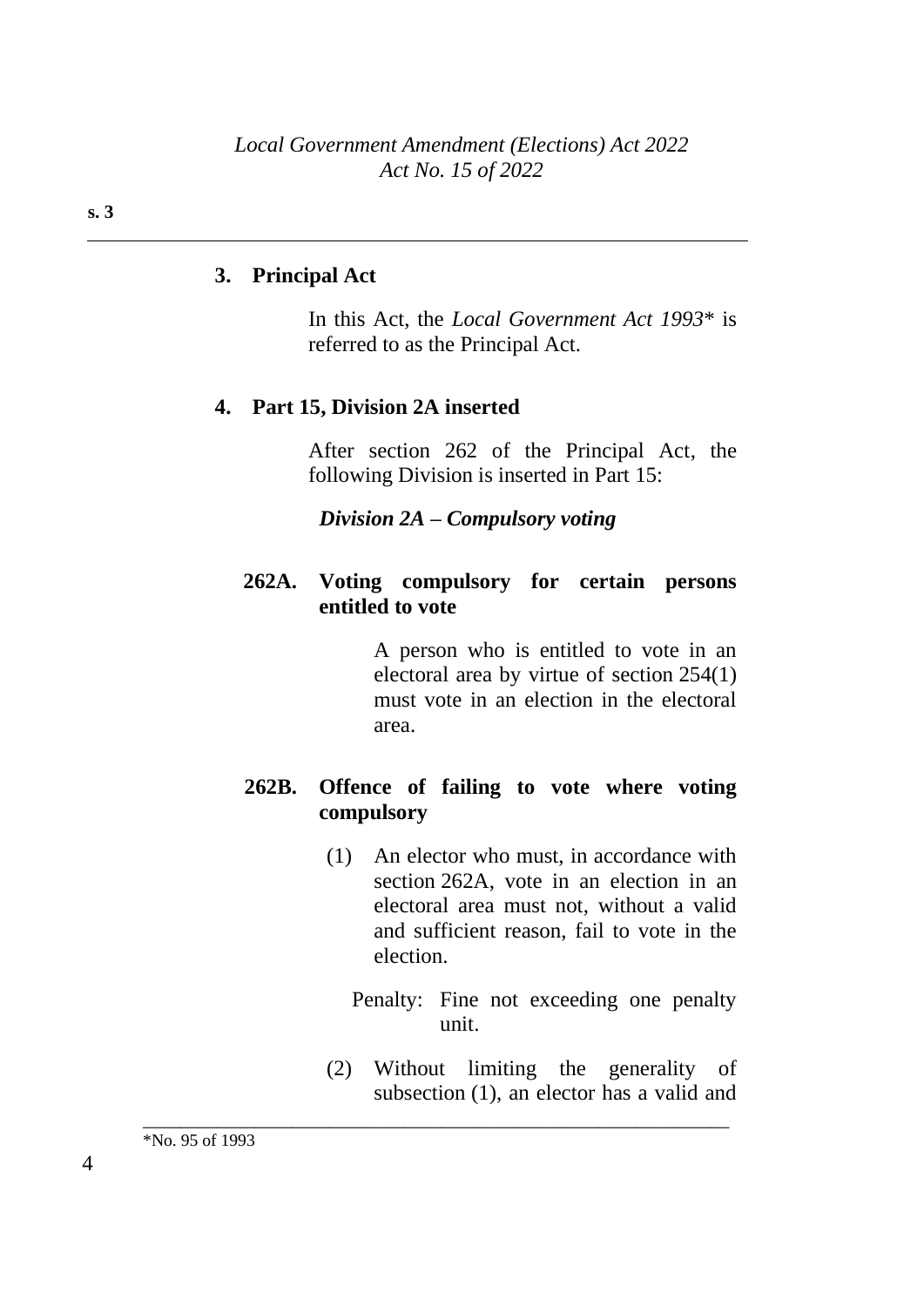sufficient reason for failing to vote in an election if the elector –

- (a) was incapable of voting in the election; or
- (b) was not entitled to vote in the election; or
- (c) believes it is part of the elector's religious duty to abstain from voting in an election.
- (3) Proceedings for an offence against subsection (1) may be instituted only by the Tasmanian Electoral Commission or the Director of Public Prosecutions.

## **262C. Notice of failure to vote**

- (1) After each election in an electoral area, the Electoral Commissioner is to prepare a list of names and addresses of electors –
	- (a) who must, in accordance with section 262A, vote in the election; and
	- (b) who have failed to vote in the election.
- (2) As soon as practicable after an election, the Electoral Commissioner is to send, by post, a notice to each elector whose name appears on a list prepared under subsection  $(1)$ .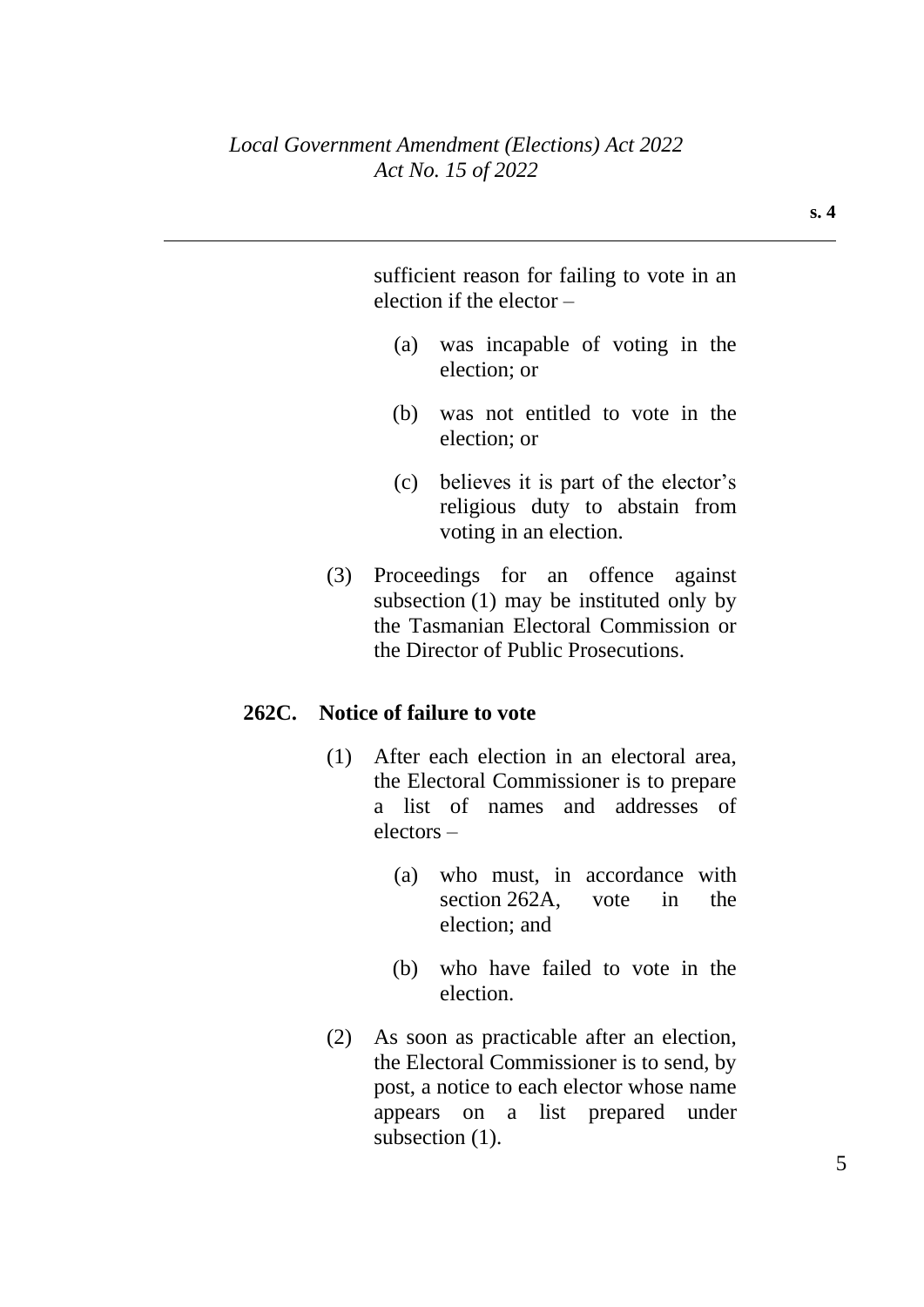| (3) | Despite subsection $(2)$ , if the Electoral |
|-----|---------------------------------------------|
|     | Commissioner is satisfied that an elector,  |
|     | whose name appears on a list prepared       |
|     | under subsection $(1)$ in relation to an    |
|     | election, had a valid and sufficient reason |
|     | for failing to vote at the election, the    |
|     | Electoral Commissioner is not to send a     |
|     | notice under that subsection to the         |
|     | elector                                     |

- (4) A notice under subsection (2) in relation to an elector –
	- (a) is to be in an approved form; and
	- (b) is to specify a date (the *response date*) that is not less than 21 days after the notice is sent to the elector; and
	- (c) is to include a statement about compulsory voting.
- (5) A statement about compulsory voting included in a notice under subsection (2) sent to an elector is a statement to the effect that –
	- (a) the elector appears to be a person who must vote in an election in an electoral area and who has failed to vote in that election; and
	- (b) it is an offence for an elector to fail, without a valid and sufficient reason, to vote in an election in an electoral area in which the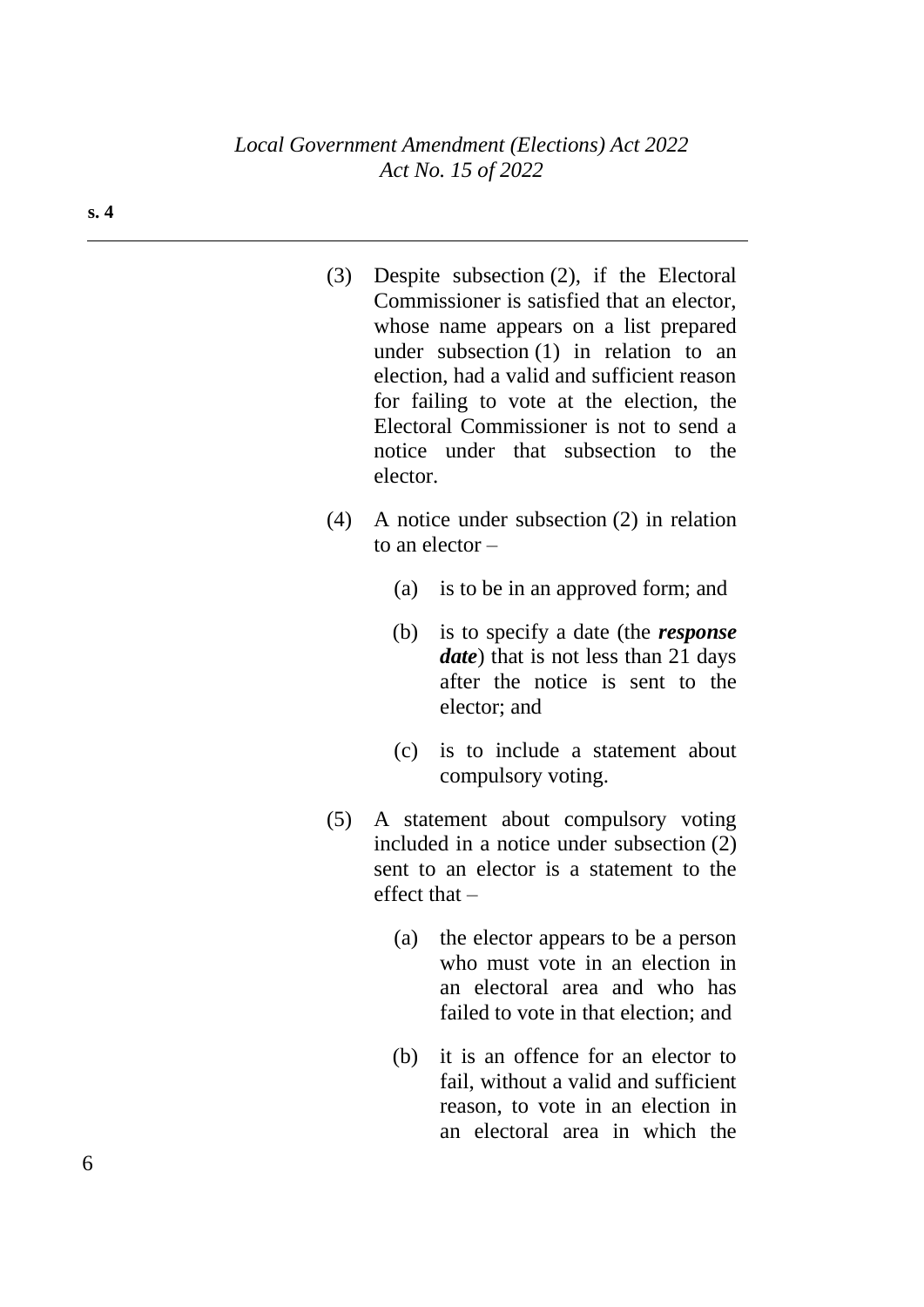elector must, under section 262A, vote; and

- (c) if the elector believes that the elector voted in the election, the elector may, on or before the response date, provide the Electoral Commissioner with particulars in writing as to why the elector believes that the elector voted in the election; and
- (d) if the elector failed to vote in the election, the elector may, on or before the response date –
	- (i) provide the Electoral Commissioner with particulars in writing as to any reason why the elector failed to vote in the election; or
	- (ii) pay to the Electoral Commissioner the notice of failure to vote penalty in accordance with section 262G.

## **262D. Second notice if no response from elector**

(1) If an elector who has been sent a notice under section  $262C(2)$  in relation to an election does not, by the response date specified in the notice –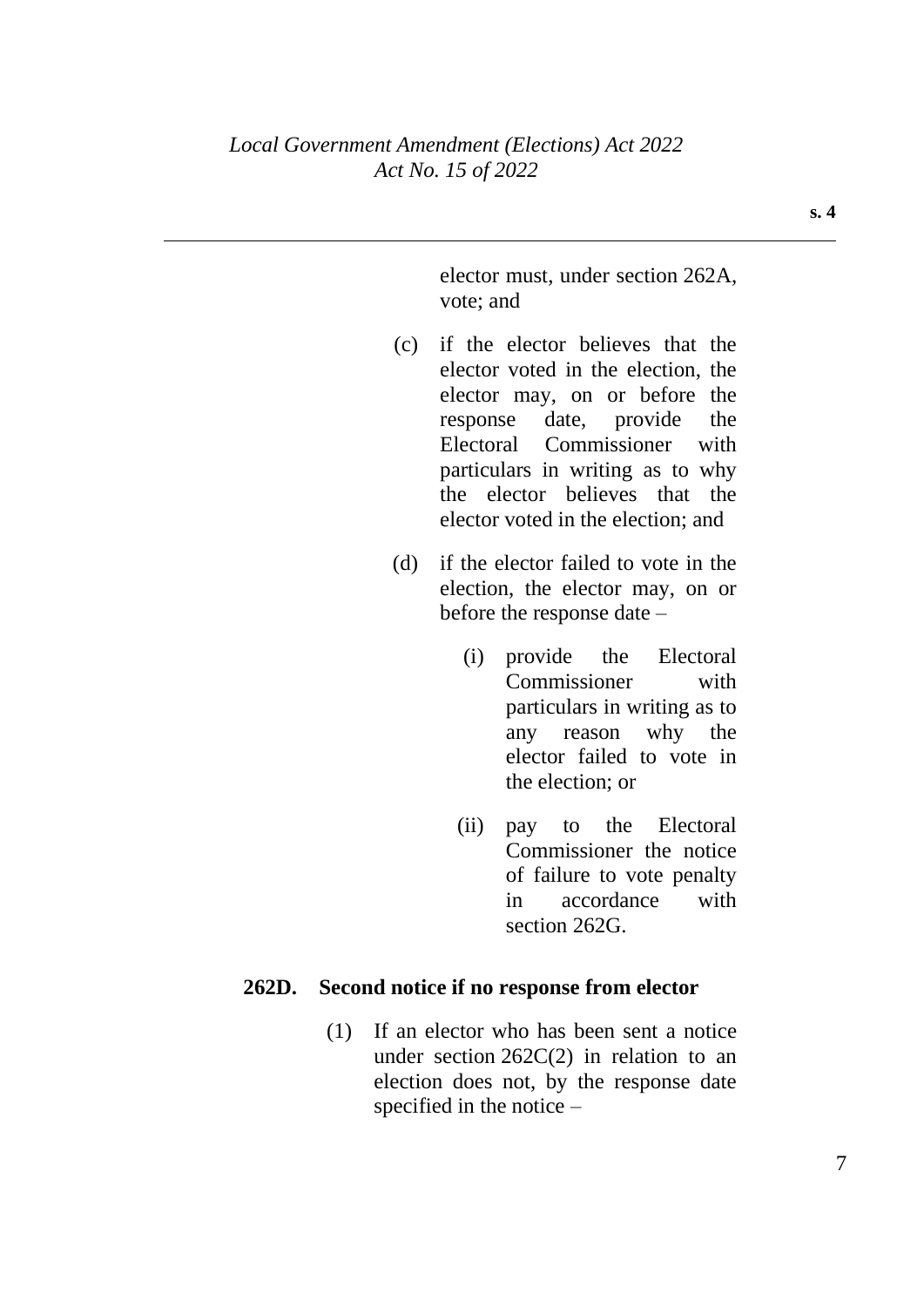- (a) provide the Electoral Commissioner with particulars in writing as to why the elector believes that the elector voted in the election; or
- (b) take an action referred to in section  $262C(5)(d)$  –

the Electoral Commissioner, as soon as practicable, is to send to the elector, by post, a second notice.

- (2) A second notice in relation to an elector is to  $-$ 
	- (a) be in an approved form; and
	- (b) specify a date (the *second response date*) that is not less than 14 days after the notice is sent to the elector; and
	- (c) include the statement about compulsory voting referred to in section 262C(5); and
	- (d) include a relevant statement.
- (3) A relevant statement in a second notice in relation to an elector is –
	- (a) a statement to the effect that a notice was sent by post to the elector under section 262C(2) and the elector has not –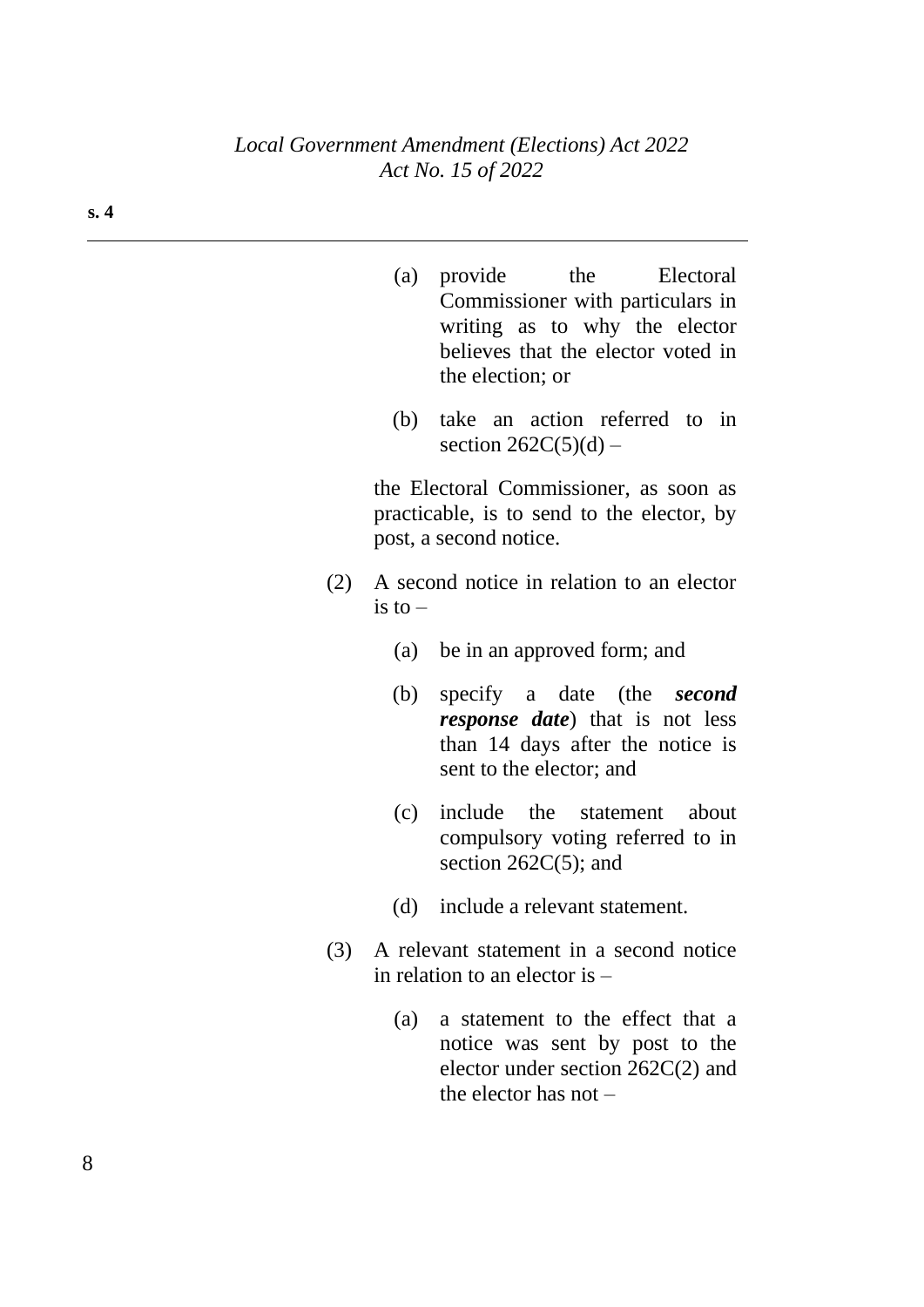- (i) provided the Electoral Commissioner with particulars in writing as to why the elector believes that the elector voted in the election; or
- (ii) provided the Electoral Commissioner with particulars in writing as to any reason why the elector failed to vote in the election; or
- (iii) paid to the Electoral Commissioner the notice of failure to vote penalty in accordance with section 262G; and
- (b) a statement to the effect that, if the elector does not, by the second response date –
	- (i) provide the Electoral Commissioner with particulars in writing as to why the elector believes that the elector voted in the election; or
	- (ii) provide the Electoral Commissioner with particulars in writing as to any reason why the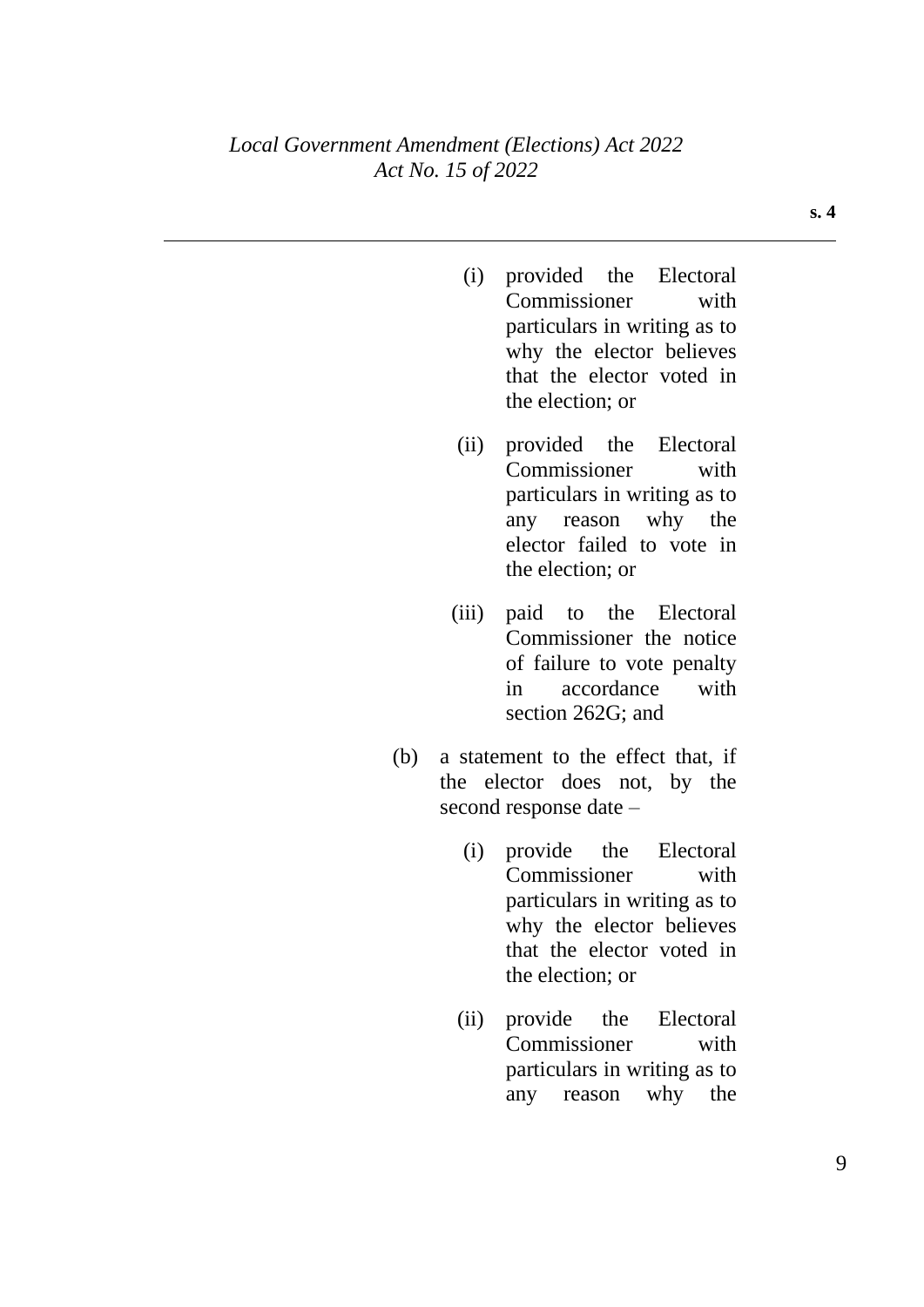elector failed to vote in the election; or

(iii) pay to the Electoral Commissioner the notice of failure to vote penalty in accordance with section 262G –

the Electoral Commissioner may issue to the elector an infringement notice under section 262H.

## **262E. Determination of valid and sufficient reason for failure to vote**

- (1) If the Electoral Commissioner receives
	- (a) before the response date specified in a notice sent to an elector under section 262C(2); or
	- (b) before the second response date specified in a notice sent to an elector under section 262D(1) –

particulars in writing as to any reason why the elector failed to vote in the election, the Electoral Commissioner is to determine whether, in the Electoral Commissioner's opinion, the elector has a valid and sufficient reason for having failed to vote in the election.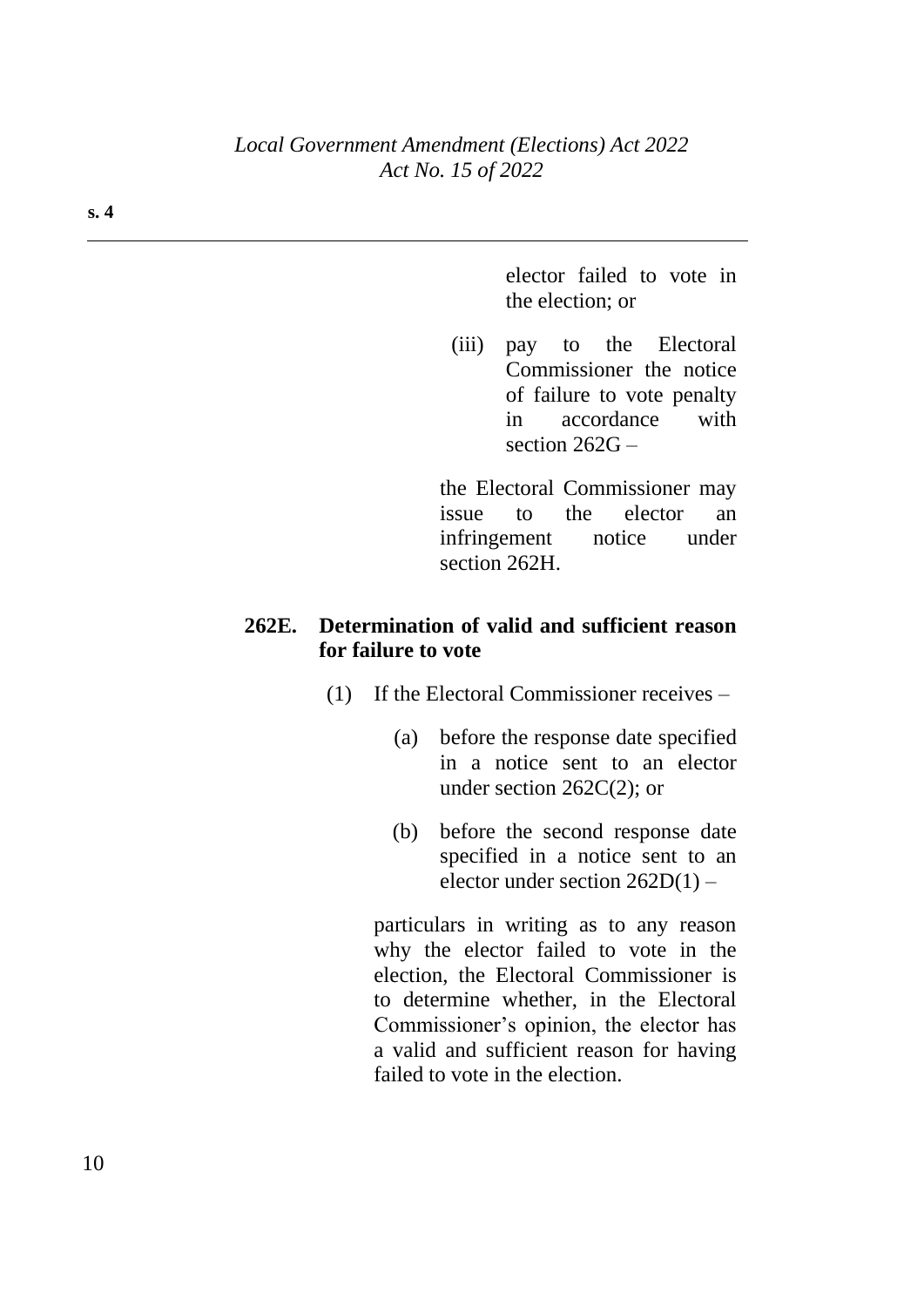(2) If the Electoral Commissioner determines under subsection (1) that an elector has a valid and sufficient reason for having failed to vote in an election, the Electoral Commissioner is to take no further action under this Division in relation to the failure to vote.

## **262F. Determination notice where reason for failure to vote not accepted**

- $(1)$  If
	- (a) an elector has been sent a notice under section  $262C(2)$  or section 262D(1); and
	- (b) the Electoral Commissioner receives –
		- (i) before the response date specified in the notice under section 262C(2); or
		- (ii) before the second response date specified in the notice under section  $262D(1)$  –

particulars in writing from the elector as to any reason why the elector failed to vote in the election; and

(c) the Electoral Commissioner determines under section 262E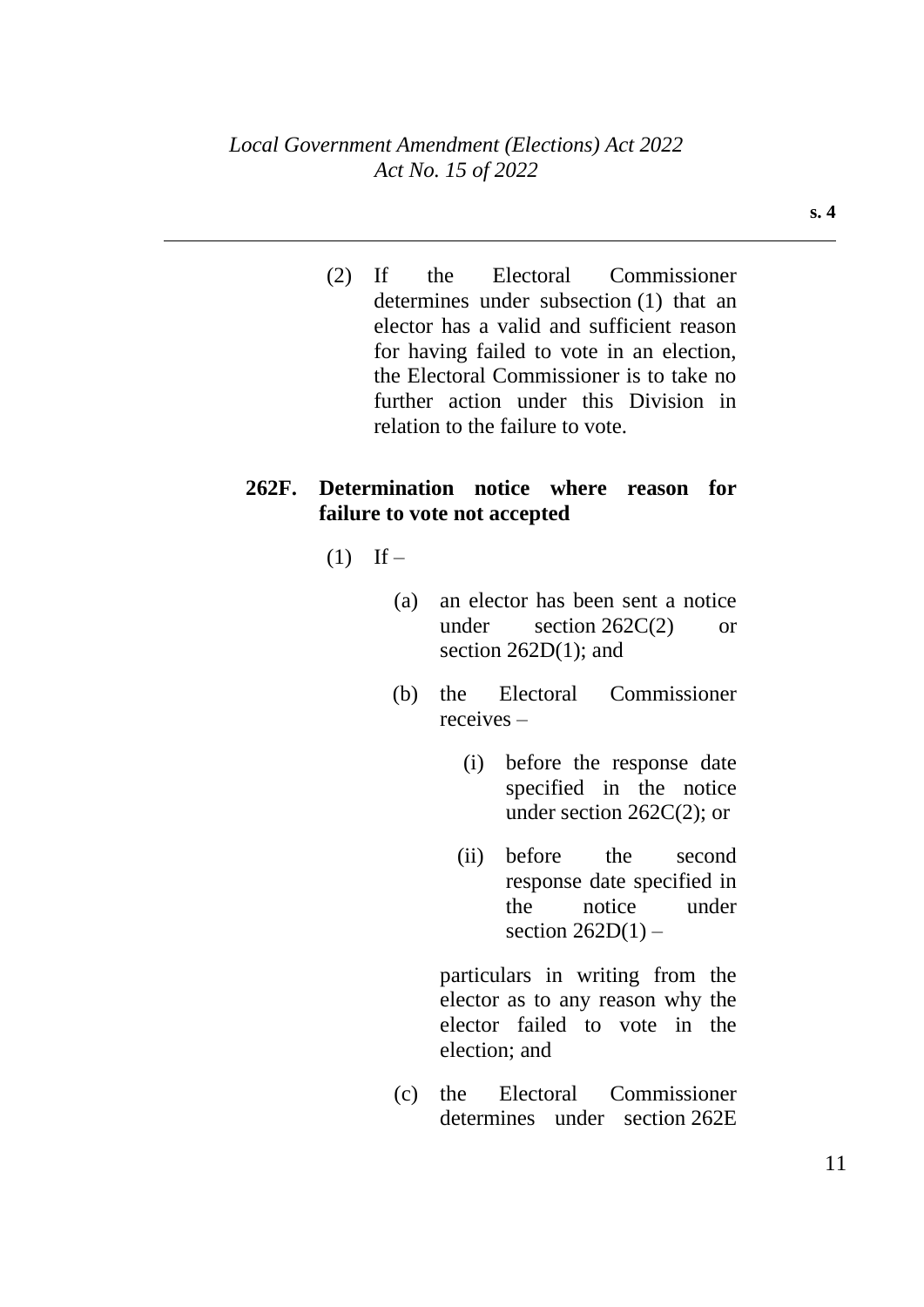that the reason is not a valid and sufficient reason for having failed to vote in the election –

the Electoral Commissioner, as soon as practicable, is to send to the elector, by post, a determination notice.

- (2) A determination notice in relation to an elector is to –
	- (a) be in an approved form; and
	- (b) specify a date (the *determination response date*) that is not less than 14 days after the notice is sent to the elector; and
	- (c) include a relevant statement.
- (3) A relevant statement in a determination notice in relation to an elector is a statement to the effect that –
	- (a) the Electoral Commissioner has determined that the reason provided by the elector is not a valid and sufficient reason for failing to vote in the election to which the notice relates; and
	- (b) it is an offence for an elector to fail, without a valid and sufficient reason, to vote in an election in an electoral area in which the elector must, under section 262A, vote; and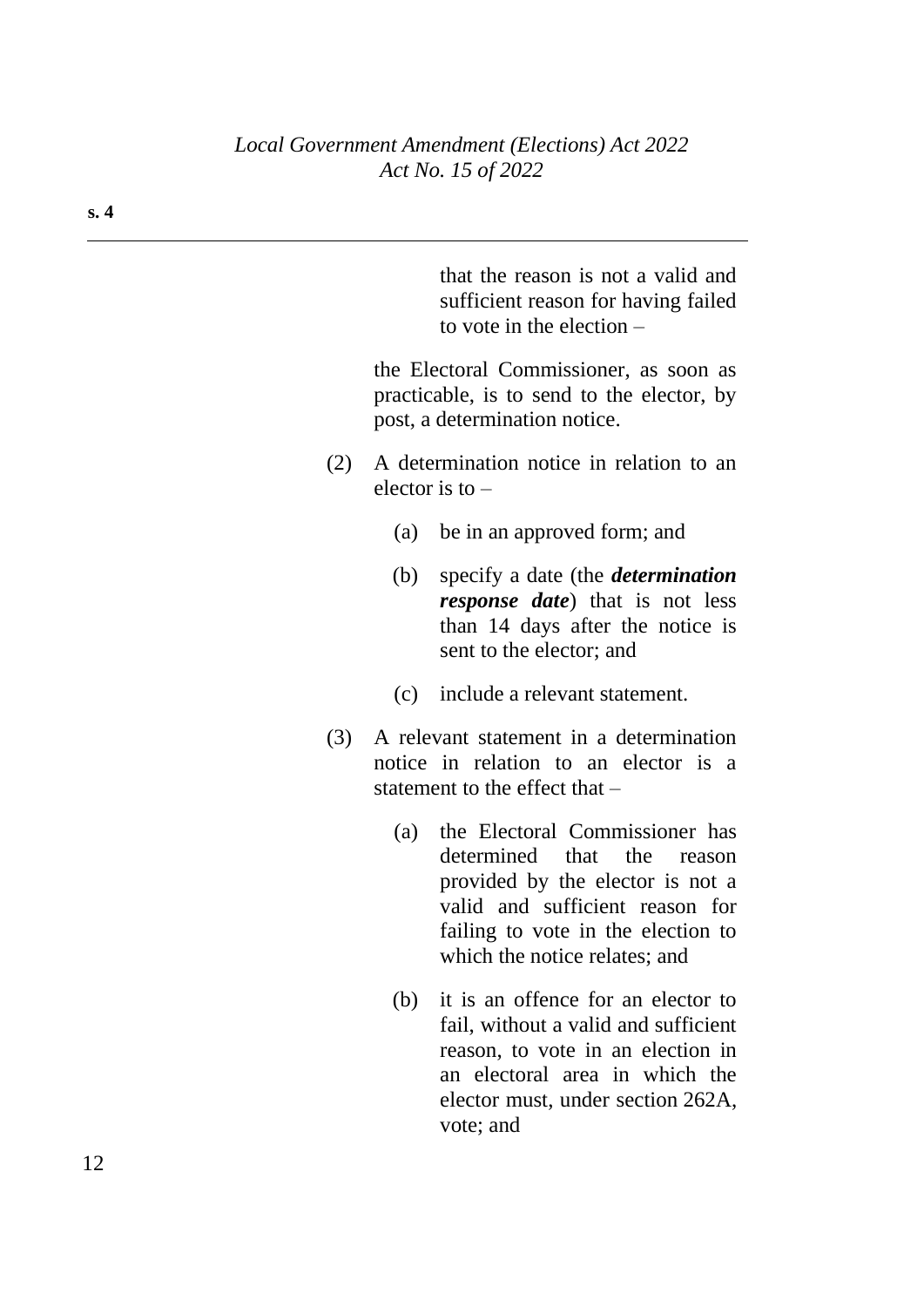**s. 4**

(c) if the elector does not wish to be issued with an infringement notice under section 262H, the elector may, on or before the determination response date, pay to the Electoral Commissioner the notice of failure to vote penalty in accordance with section 262G.

#### **262G. Elector may pay failure to vote penalty**

- (1) An elector may pay to the Electoral Commissioner a notice of failure to vote penalty of 0.2 penalty units.
- (2) If an elector fails to vote in an election and pays a notice of failure to vote penalty of 0.2 penalty units –
	- (a) any liability of the elector under section 262B(1) in respect of the failure to vote is discharged; and
	- (b) proceedings for an offence against that section are not to be instituted against the elector in respect of the failure; and
	- (c) an infringement notice in accordance with section 262H is not to be issued against the elector in respect of the failure.

#### **262H. Infringement notice**

 $(1)$  If –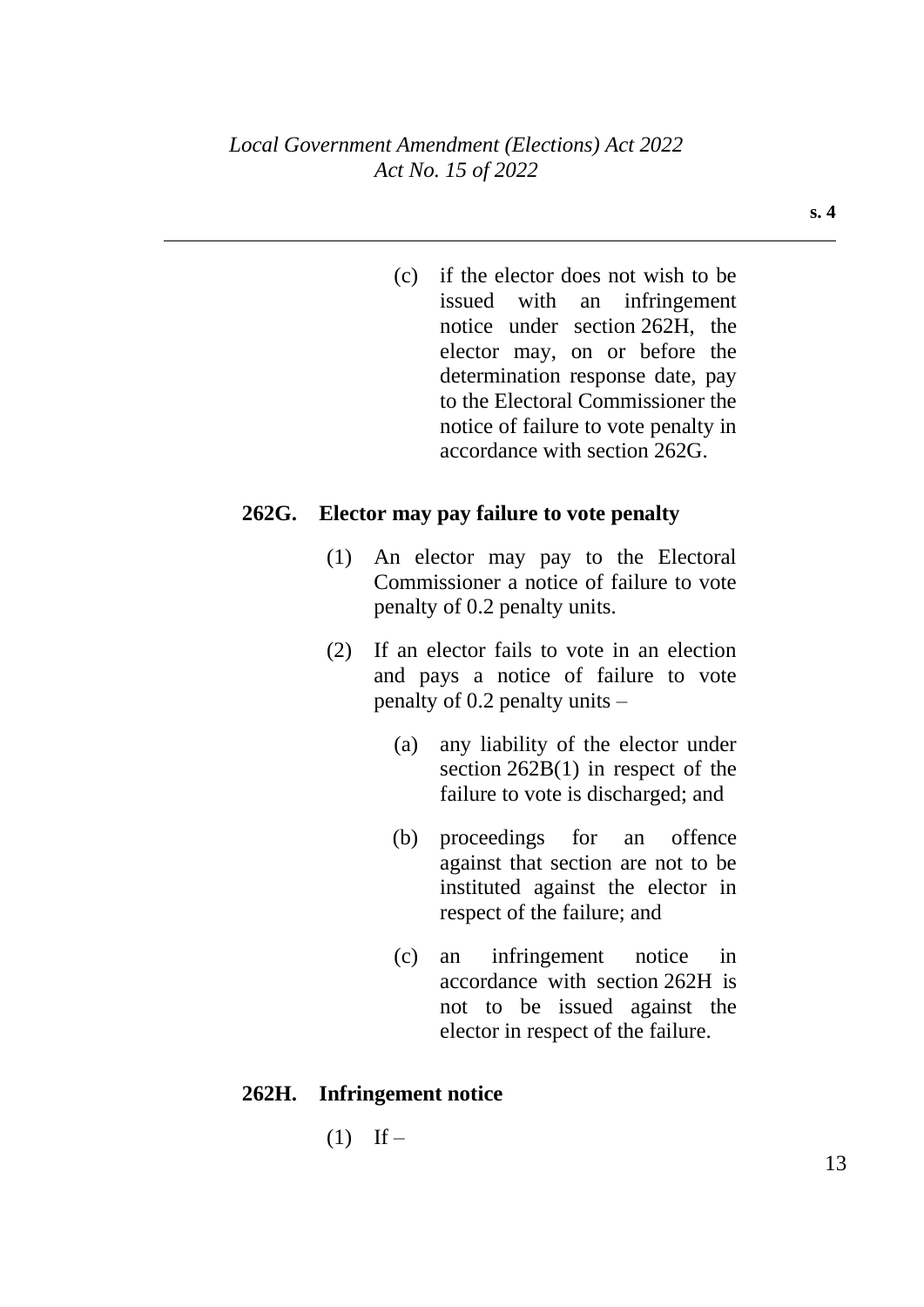- (a) an elector has been sent, in accordance with section 262D(1), a second notice in relation to an election; and
- (b) the elector has not, by the second response date specified in the notice –
	- (i) provided the Electoral Commissioner with particulars in writing as to why the elector believes that the elector voted in the election; or
	- (ii) provided the Electoral Commissioner with particulars in writing as to any reason why the elector failed to vote in the election; or
	- (iii) paid to the Electoral Commissioner the notice of failure to vote penalty in accordance with section 262G –

the Electoral Commissioner may issue to the elector an infringement notice.

- $(2)$  If
	- (a) an elector has been sent, in accordance with section 262F(1),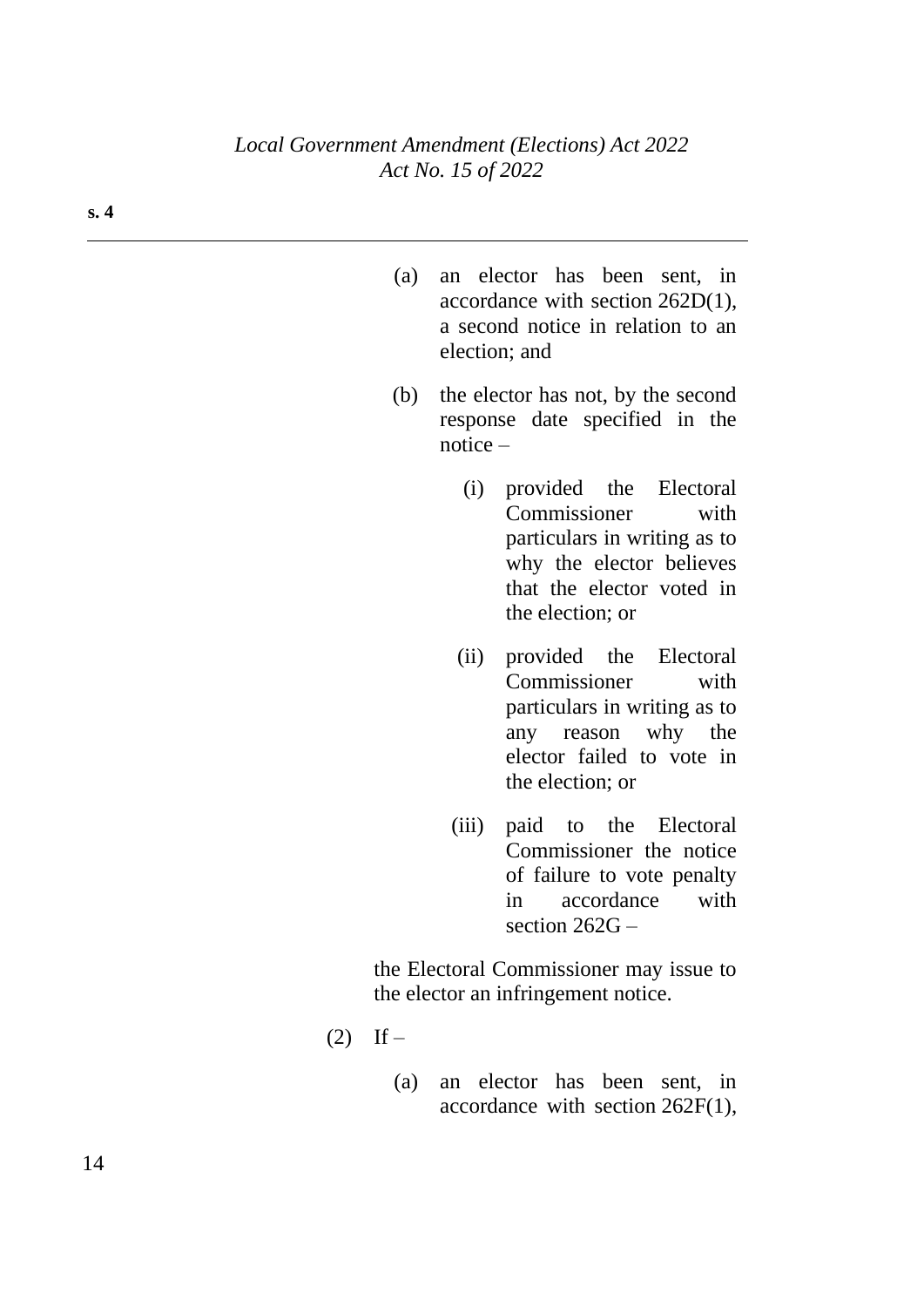a determination notice in relation to an election; and

(b) the elector has not, by the determination response date specified in the notice, paid to the Electoral Commissioner the notice of failure to vote penalty in accordance with section 262G –

the Electoral Commissioner may issue to the elector an infringement notice.

- (3) An infringement notice is to be in accordance with section 14 of the *Monetary Penalties Enforcement Act 2005* and include either –
	- (a) a statement that the elector has failed to respond to a second notice sent to the elector in accordance with section 262D(1); or
	- (b) a statement that the elector has failed to pay to the Electoral Commissioner, in accordance with section 262G, the notice of failure to vote penalty, on or before the determination response date specified in the determination notice sent to the elector under section 262F(1).
- (4) A notice sent under section 262C(2), a second notice sent under section 262D(1), or a determination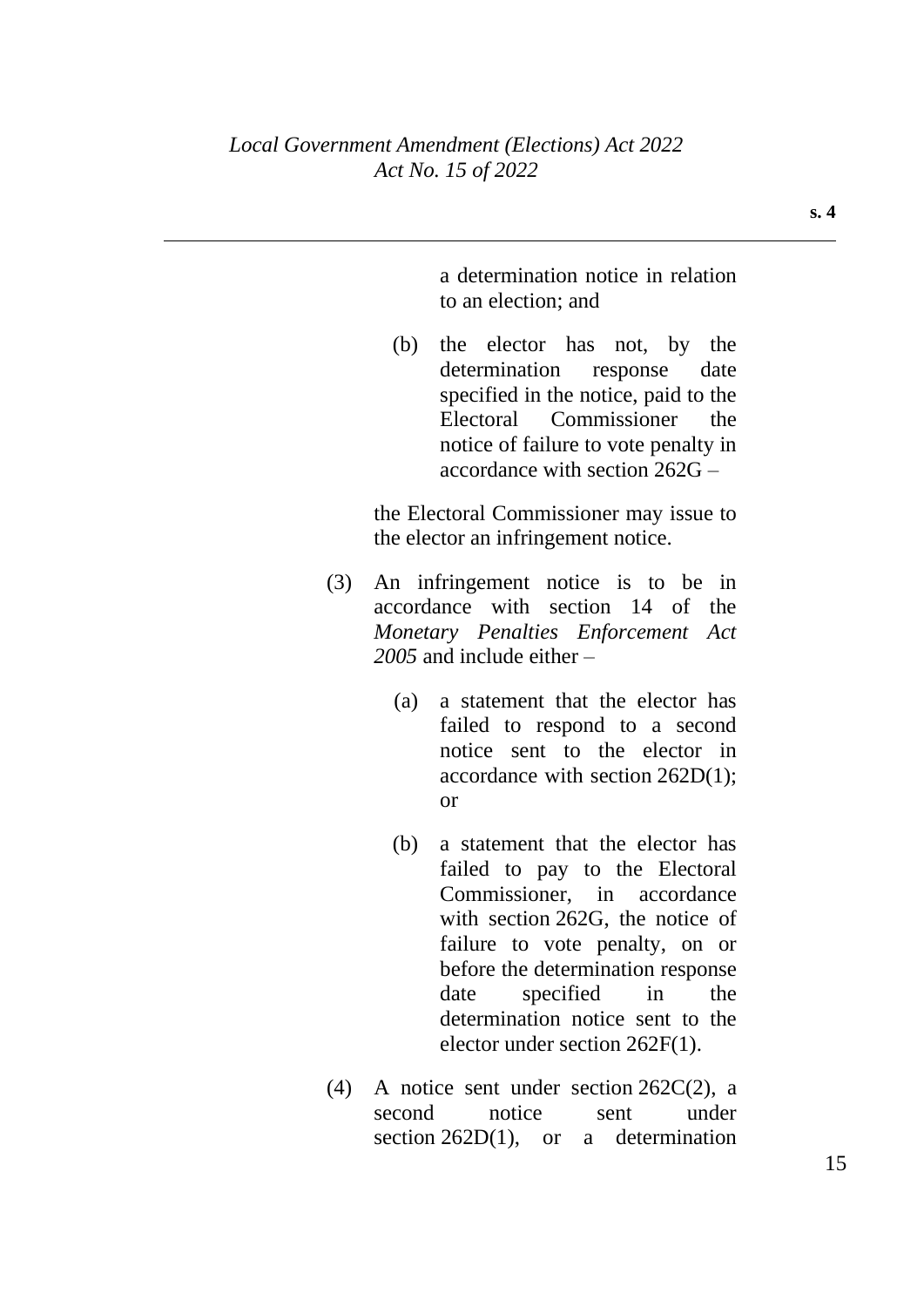notice sent under section 262F(1), is not an infringement notice for the purposes of the *Monetary Penalties Enforcement Act 2005*.

(5) For the purposes of an infringement notice, the penalty is 0.4 penalty units.

#### **5. Section 289 substituted**

Section 289 of the Principal Act is repealed and the following section is substituted:

#### **289. Instructions on ballot papers**

Instructions on the ballot paper in relation to an election –

- (a) are to include a statement to the effect that the elector is to mark the ballot paper by numbering the boxes, from 1 to the same number of boxes as there are candidates, in the order that the elector chooses; and
- (b) are to include
	- (i) if there are fewer than 5 candidates required to be elected – a statement to the effect that the elector's vote will not count unless the elector numbers at least the same number of boxes as there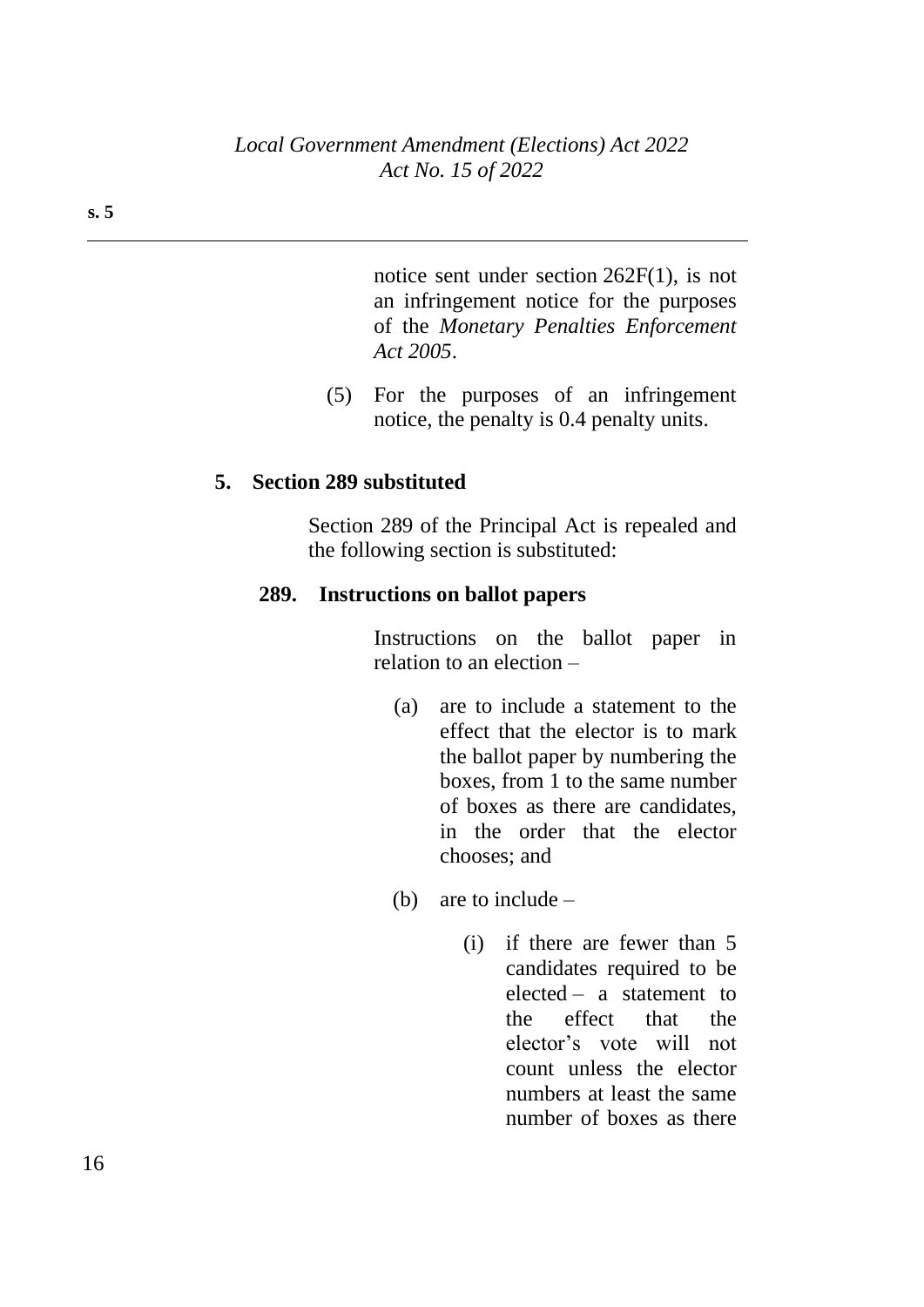are candidates required to be elected; or

(ii) if there are 5 or more candidates required to be elected – a statement to the effect that the elector's vote will not count unless the elector numbers at least 5 boxes.

#### **6. Section 290 amended (Marking of ballot papers)**

Section 290 of the Principal Act is amended by omitting subsection (2) and substituting the following subsection:

- (2) In respect of an election
	- (a) for more than one councillor but fewer than 5 councillors –
		- (i) an elector must mark the ballot paper by placing consecutive numbers, in the boxes next to the names of the candidates, in order of preference from number 1 to the number of candidates required to be elected; and
		- (ii) an elector may place further consecutive numbers, in any or all of the remaining boxes, next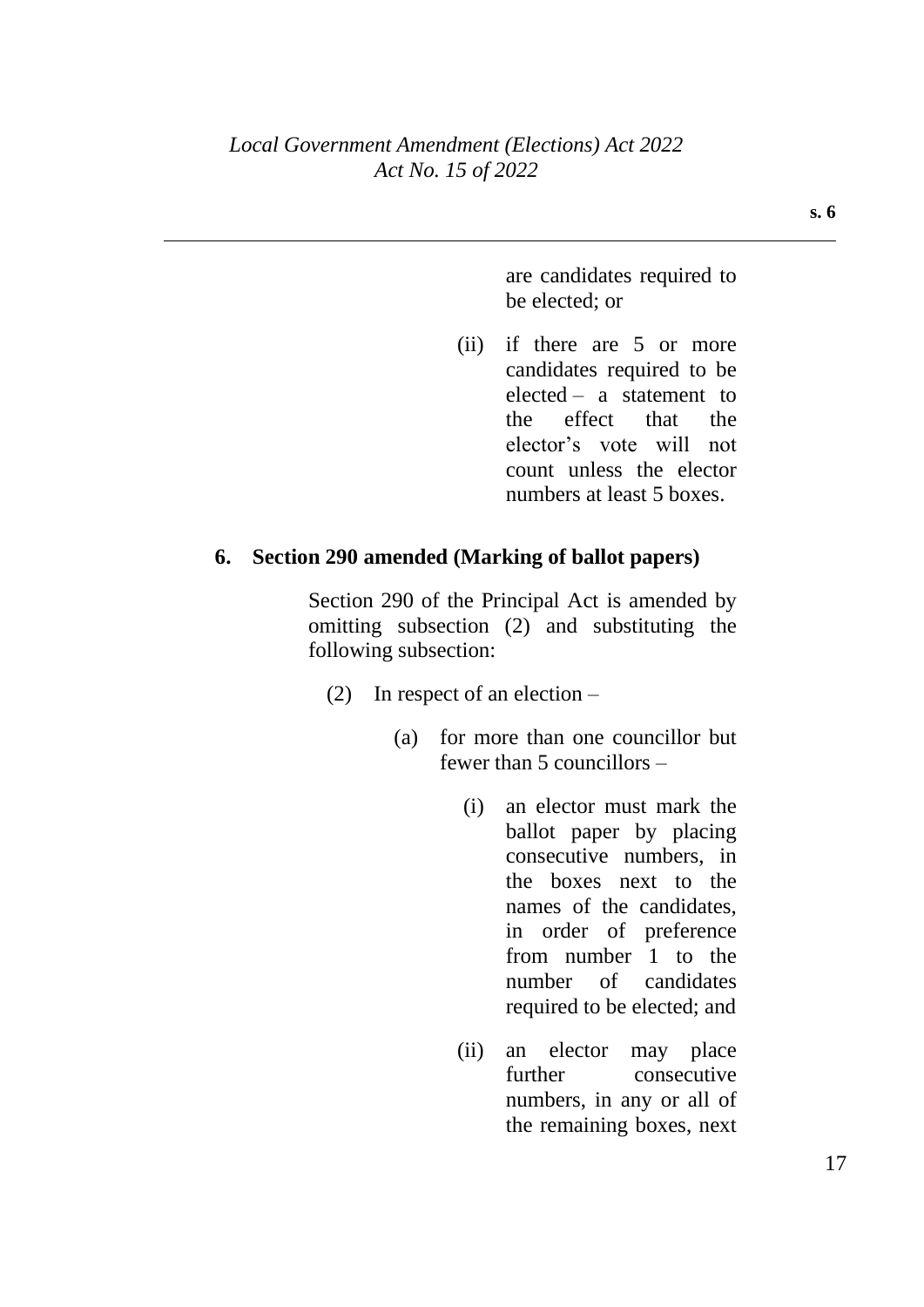#### *Local Government Amendment (Elections) Act 2022 Act No. 15 of 2022*

to the names of the remaining candidates; or

- (b) for 5 or more councillors
	- (i) an elector must mark the ballot paper by placing consecutive numbers, in the boxes next to the names of the candidates, in order of preference from number 1 to 5; and
	- (ii) an elector may place further consecutive numbers, in any or all of the remaining boxes, next to the names of the remaining candidates.

#### **7. Section 300 amended (Informal ballot papers)**

Section 300 of the Principal Act is amended as follows:

- (a) by omitting paragraph (c) from subsection (1) and substituting the following paragraph:
	- (c) subject to subsection (3), the vote is recorded on the ballot paper otherwise than in accordance with section 290; or
- (b) by inserting the following subsection after subsection (2):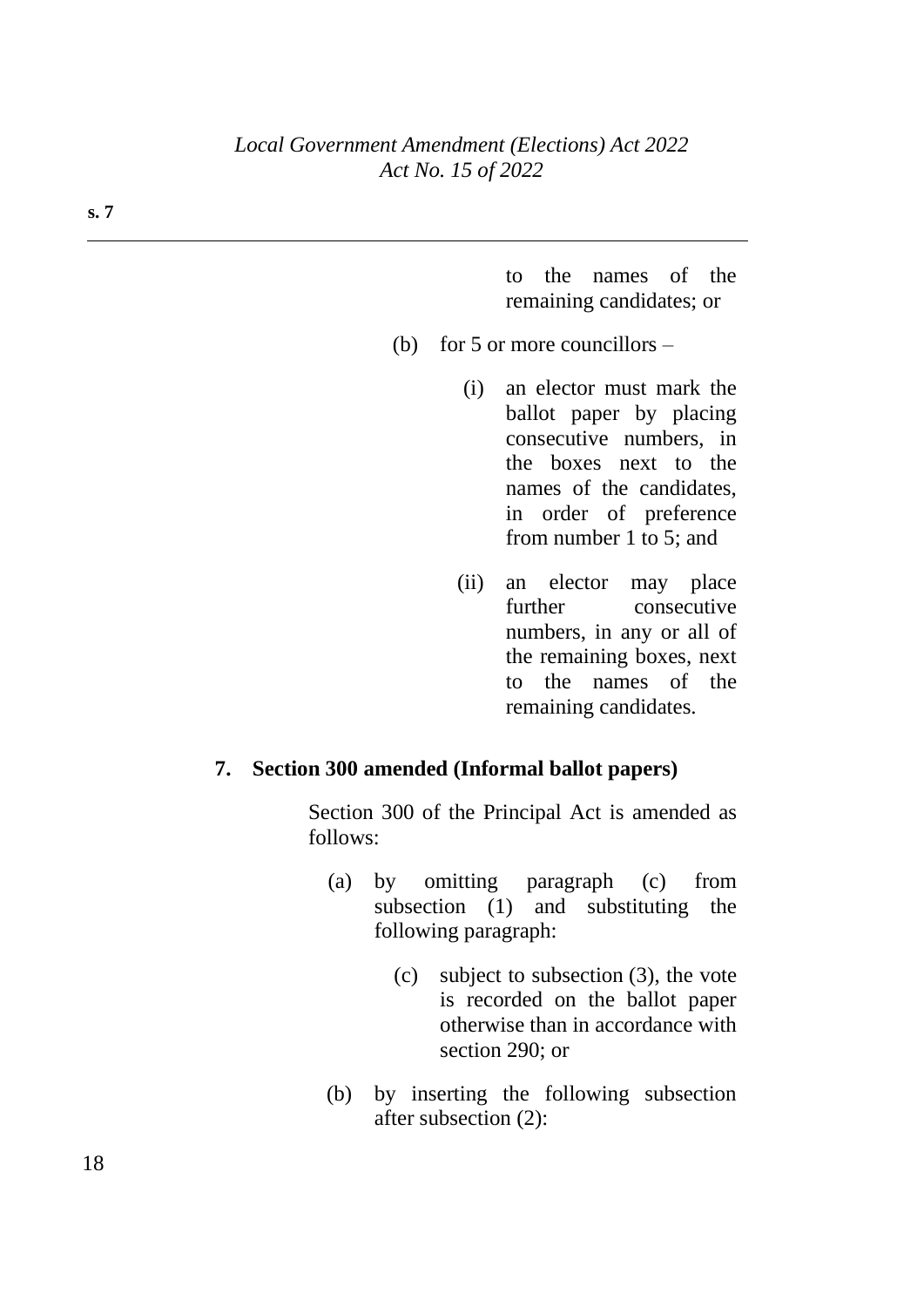#### $(3)$  If –

- (a) an elector has marked on a ballot paper one or more numbers, representing a preference of the elector, that is, or are, higher than the highest number that the elector must, under section 290, mark on the ballot paper; and
- (b) one or more of the numbers, representing a preference of the voter, that is, or are, higher than the highest number that the elector must, under section 290, mark on the ballot paper, is omitted or duplicated on the ballot paper; and
- (c) the ballot paper would otherwise be formal –

the numbers that are omitted or duplicated, and the numbers that are higher than the first such omission or duplication, are to be disregarded and the ballot paper is to be treated as being a formal ballot paper.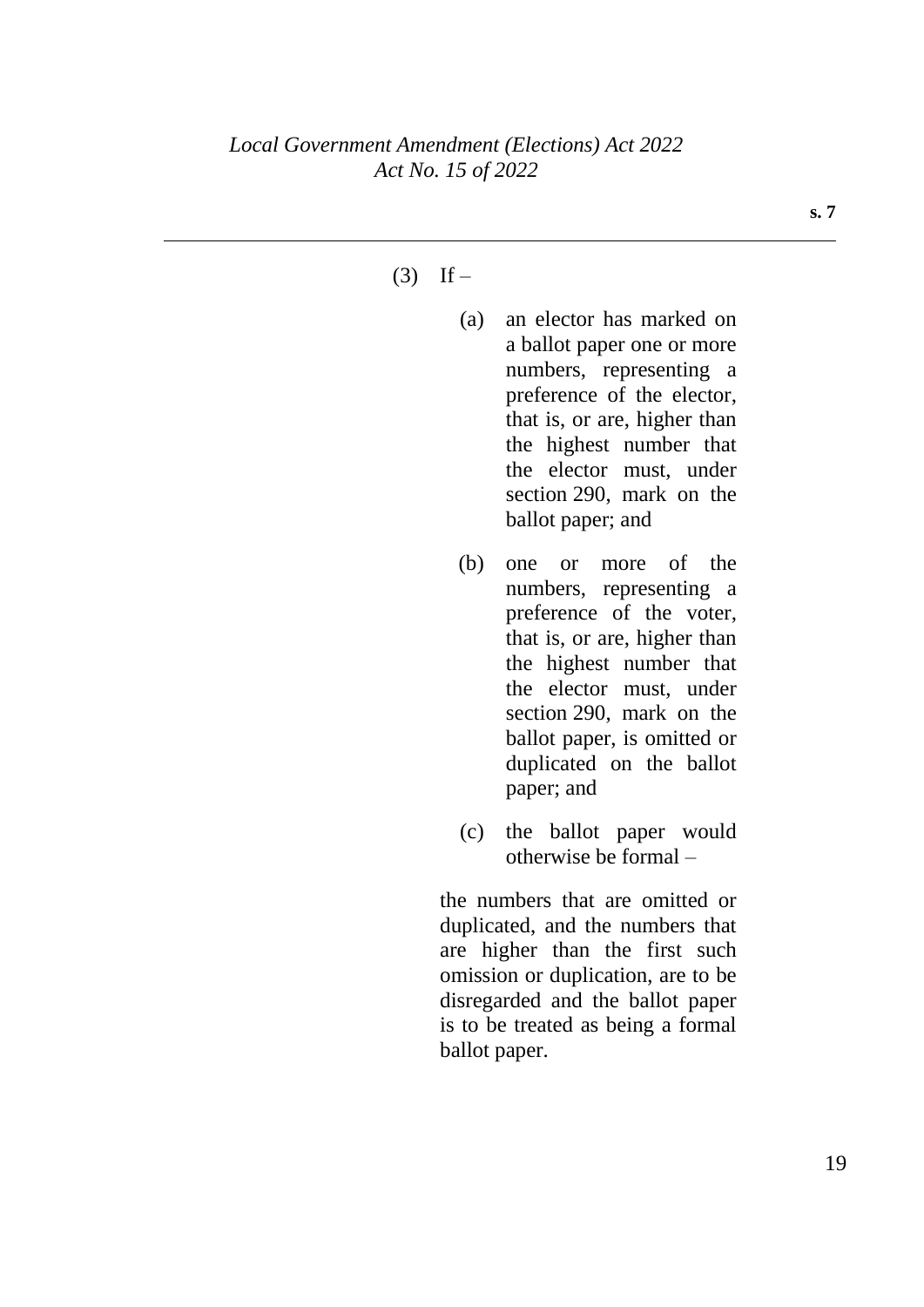# **8. Schedule 6 amended (Ballot Papers)**

Schedule 6 to the Principal Act is amended by omitting Part 2 and substituting the following Part: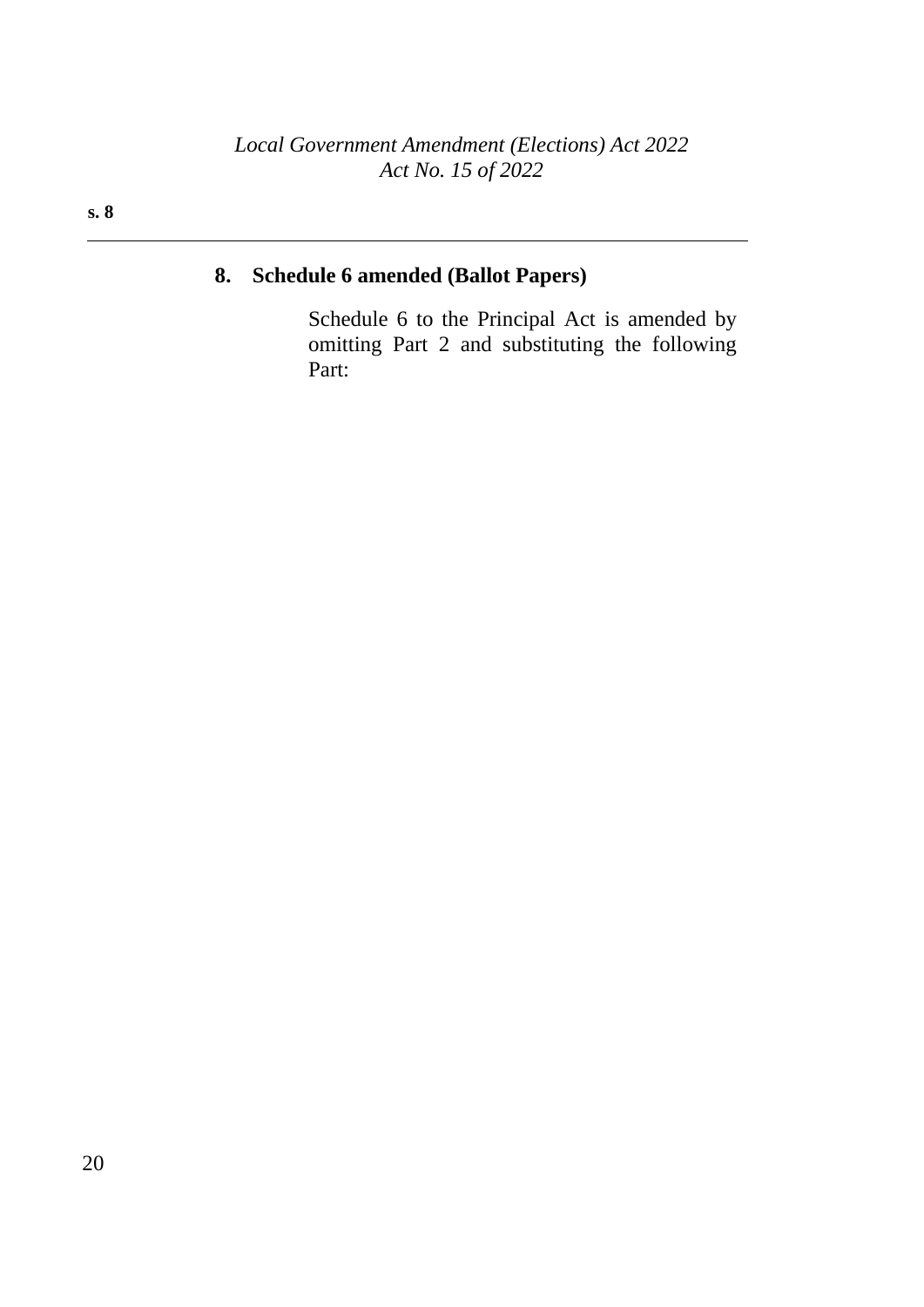| <b>PART 2 - COUNCILLOR ELECTIONS</b>                                                                                                                                                       |
|--------------------------------------------------------------------------------------------------------------------------------------------------------------------------------------------|
| Form                                                                                                                                                                                       |
| <b>BALLOT PAPER</b>                                                                                                                                                                        |
| Tasmania                                                                                                                                                                                   |
| (Name of council)                                                                                                                                                                          |
| (Name of electoral district if applicable)                                                                                                                                                 |
| Election of<br>(Insert number of candidates required to be elected)                                                                                                                        |
| Number the boxes from 1 to  in order of your choice<br>(Insert number of candidates)                                                                                                       |
| Number at leastboxes to make your vote count<br>(Insert "5", or, if there are fewer than $5$ candidates required<br>to be elected, insert the number of candidates required to be elected) |
| (Name of candidate)                                                                                                                                                                        |
| .<br>(Name of candidate)                                                                                                                                                                   |
| (Name of candidate)                                                                                                                                                                        |
| (Name of candidate)                                                                                                                                                                        |
| (Name of candidate)                                                                                                                                                                        |
|                                                                                                                                                                                            |